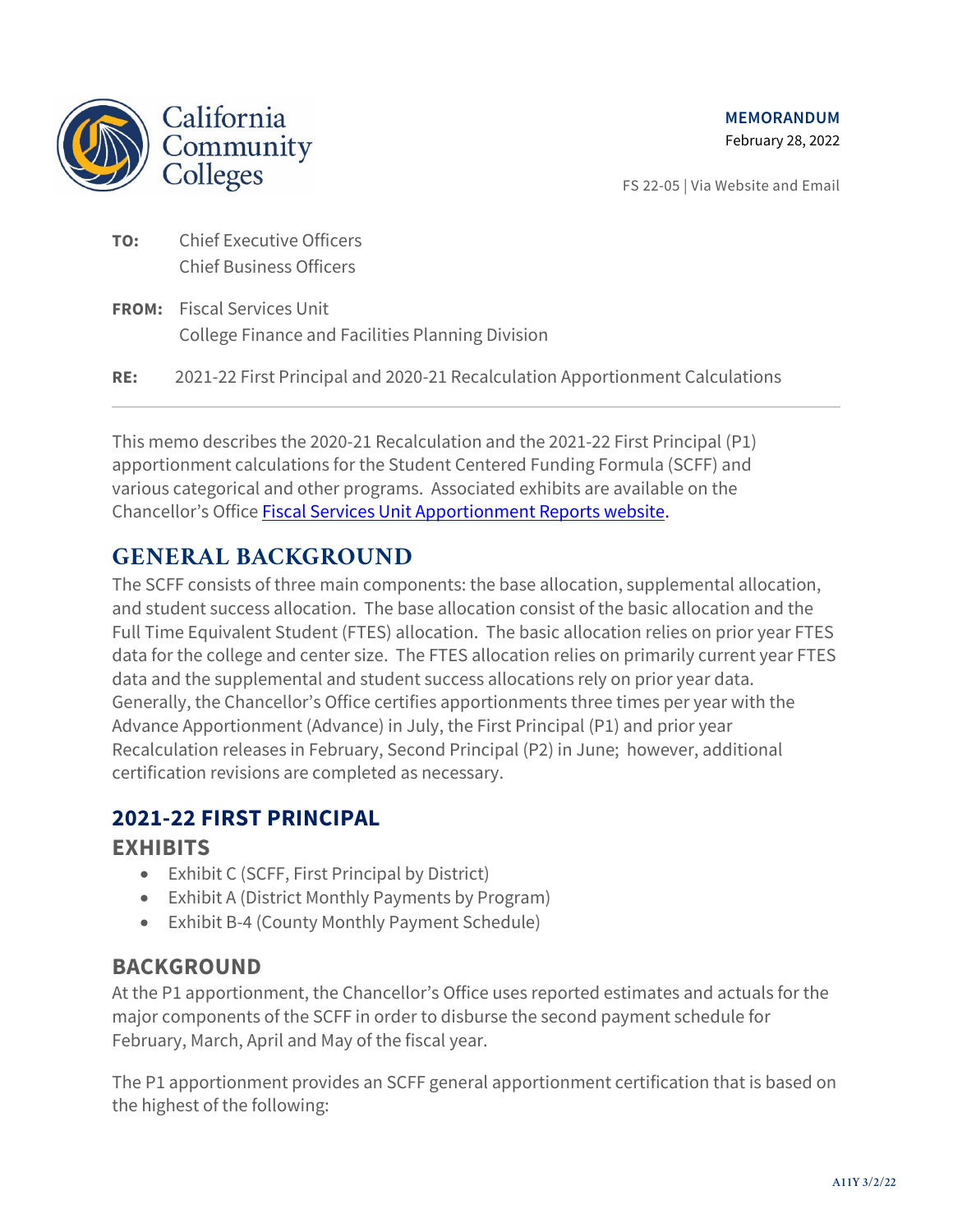- The 2021-22 SCFF by formula.
- The TCR stability revenue based on 2020-21 SCFF by formula plus 2021-22 COLA of 5.07%.
- The hold harmless revenue based on 2017-18 TCR, with the 2018-19 COLA of 2.71%, 2019-20 COLA of 3.26%, 2020-21 COLA of 0.00%, and the 2021-22 COLA of 5.07%, compounded.

Full-time equivalent student (FTES) values are calculated according to the reported 2021-22 P1 data including any statutory protections and emergency conditions allowances for COVID-19 or other incidents. To the extent that restoration and growth would be possible given these protections, these potential revenues are considered in the P1 calculations. Supplemental values are calculated from the 2020-21 headcounts submitted on January 17, 2022. Success values are calculated using the 2018-19 headcounts, 2019-20 headcounts, and 2020-21 headcounts to determine a three-year average.

The Exhibit C provides details on the calculations for each district's components of the SCFF and the various revenue sources (i.e., property taxes, enrollment fees, 2015-16 Full-Time Faculty Hiring, EPA, and General Fund) used by the Chancellor's Office to fund each district's TCR.

### **2020-21 RECALCULATION**

#### **EXHIBITS**

• Exhibit C (Recalculation by District)

### **BACKGROUND**

The 2020-21 Recalculation includes the following updates:

- Updated full-time equivalent students (FTES) data, including any statutory protections and emergency conditions allowances for COVID-19 or other incidents.
- Updated offsetting revenues, including district reported property taxes, district reported student enrollment fees, and an updated annual certification of the Education Protection Account (EPA) from the Department of Finance (Finance).
- Other minor adjustments.

## **SCFF SUPPLEMENTAL AND SUCCESS DATA**

The supplemental and success components of the SCFF are based on district reported data and determine over \$2 billion in funding. The supplemental component relies on three data points from the prior year. The success component relies on a prior year threeyear average of 24 distinct categories of data. The P1 certification was based on updates provided through the last supplemental and success data validation cutoff of January 17, 2022. An additional validation period will end March 9, 2022 which will be used to finalize 2020-21 data. This final data set will be used to calculate 2021-22 Second Principal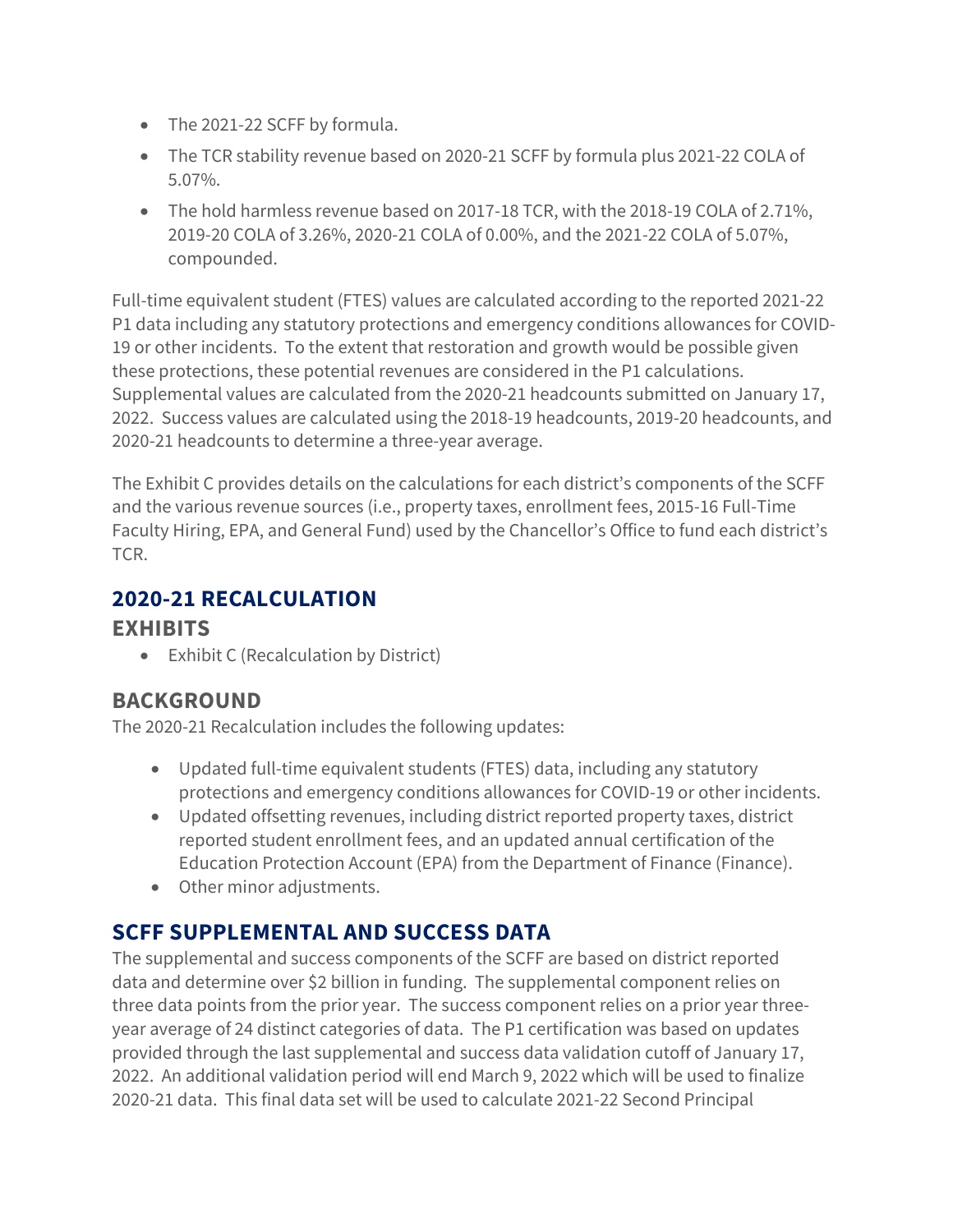Apportionment. This data set will also be used by Department of Finance to determine Budget Act funding for 2022-23 and be used as the basis for 2022-23 Advance apportionment. This data is subject to audit beginning in 2020-21.

# **FUNDING PROTECTIONS**

There are several funding protections applicable under the SCFF as summarized below.

| <b>Hold Harmless</b><br>(ECS 84750.4(h))                 | Districts receive no less than their 2017-18 TCR plus applicable<br>cumulative annual cost of living adjustments. This protection has<br>been extended to 2024-25.                                                                                                                                    |
|----------------------------------------------------------|-------------------------------------------------------------------------------------------------------------------------------------------------------------------------------------------------------------------------------------------------------------------------------------------------------|
| Stability<br><b>Protection (ECS</b><br>84750.4(g)(4)(A)) | Commencing in 2020-21, declines in the SCFF TCR (excluding the<br>hold harmless) are applicable in the year after the decline and<br>include any applicable COLA. This protection is similar to the former<br>FTES stability protection provided under SB 361, however is based on<br>total SCFF TCR. |
| SB 361 Rate<br><b>Protection (ECS</b><br>84750.4(g)(2)   | Commencing in 2020-21, funding based on current FTES and Basic<br>Allocation eligibility using rates in place in 2017-18. This protection<br>does not currently benefit any districts.                                                                                                                |
| <b>FTES Restoration</b><br>protection                    | Ability to restore FTES that have declined in the previous 3 years.<br>This protection is converted to a funding amount to provide<br>flexibility.                                                                                                                                                    |
| <b>Basic Allocation</b><br>Protection                    | Declines in college and center Basic Allocation Tiers are effective 3<br>years after the initial decline. Increases or new colleges or centers<br>are eligible for funding in the year following the increase or<br>establishment.                                                                    |
| Emergency<br>Conditions<br>Allowances (Title 5<br>58146) | Emergency conditions protection from apportionment declines due<br>to a variety of factors including natural disasters and pandemic.                                                                                                                                                                  |

# **SCFF DASHBOARD**

Since adoption of the SCFF in the 2018-19 state budget, the Chancellor's Office has collaborated with system partners to develop tools and resources to support SCFF implementation. In early 2021, the Chancellor's Office released the SCFF Dashboard, a threephase project to empower districts to analyze and use data for local implementation. Phase 2 of the SCFF Dashboard provides details around the supplemental and student success funding allocations and student counts within each of those portions of the formula for 2018- 19 through 2020-21. While funding allocations are based on three-year averages in the